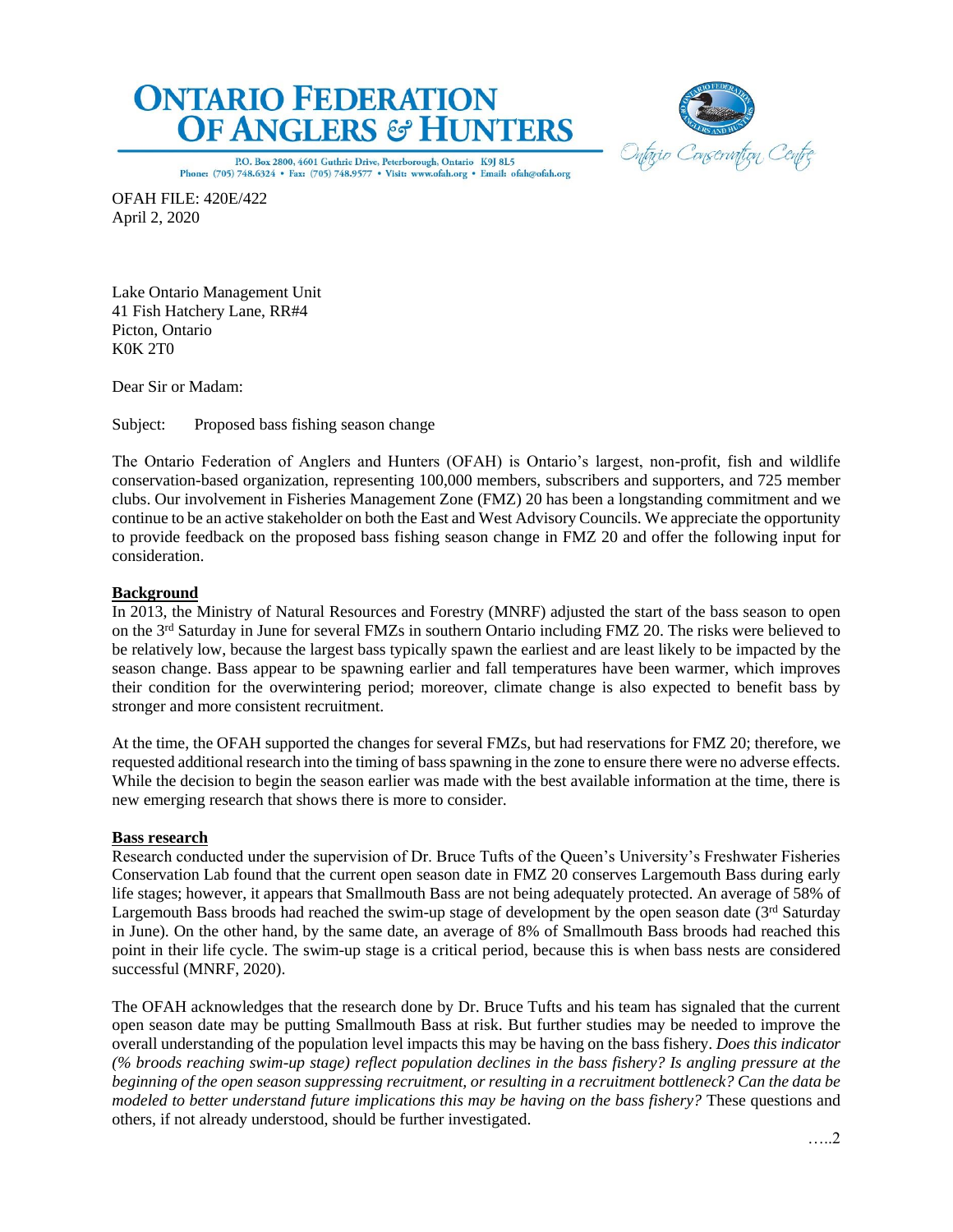# **ONTARIO FEDERATION OF ANGLERS AND HUNTERS**

 $-2$ 

## **FMZ 20 regular season for bass**

Protecting fish during the spawning period is fundamental to fisheries management and is one of the primary tools that have been used in Ontario to protect bass during the spring. Shuter and Ridgway (2002) also express the importance of additional protections that, in their opinion, should extend beyond the act of spawning itself, because bass guard their nests and provide parental care. As the research indicates, many Smallmouth Bass are still actively over their nests at the time of the current open season date which makes them susceptible to angling and when removed, even for a short duration, nests can be predated upon by species like Round Goby or abandoned by the bass. Whether captured for consumption, caught and released, or being weighed in at tournaments, the removal of bass from their nests has the potential to be a conservation concern.

The research, along with input from the FMZ 20 Advisory Council, has guided the MNRF and the proposal to split the current combined bass season into two separate seasons for Largemouth Bass and Smallmouth Bass. The open season date for Largemouth Bass would remain the same (3rd Saturday in June), while the Smallmouth Bass season would open later on the 1<sup>st</sup> Saturday in July. It is anticipated that a later open season date would result in greater than 50% of Smallmouth Bass broods reaching the swim-up stage of development (Tufts et al. 2019).

Based on the best available evidence, the OFAH supports splitting the bass season in FMZ 20 to better protect Smallmouth Bass during the spawning period with the expectation that the MNRF will continue monitoring the fishery to evaluate the effectiveness of the regulation change.

# **Additional conservation concerns**

We would like to highlight that the Smallmouth Bass fishery in FMZ 20 has been underperforming since the 1990s. Moving forward with the proposal will help conserve Smallmouth Bass, but there are a number of other contributing factors to these declines. The Great Lakes Fishery Commission (GLFC) identifies Round Goby, double-crested cormorants, and weather patterns as key areas of focus for future evaluations (GLFC, 2017). The long-distance displacement of bass from fishing tournaments, particularly of the largest spawning individuals, increases the abandonment and/or destruction of nests (Tufts et al. 2019). Moreover, as cited in Tufts et al. (2019), numerous studies have shown that "…consistent removal of the reproductive contribution of the largest individuals could have important long-term implications for these populations." The issues are multifaceted and may require a holistic approach to understanding the Smallmouth Bass fishery and the most appropriate management actions to be pursued.

The OFAH supports competitive fishing events provided they are operated to minimize negative biological impacts to fish and fish populations. Fishing tournaments can also provide valuable fisheries data and can be used as a means of collecting biological information on fish populations. *Can data be collected through fishing tournaments to better understand the Smallmouth Bass fishery? Are there additional best-management-practices that could be explored? Or are there other modernized techniques/strategies that can be implemented to help safeguard the Smallmouth Bass fishery?*

#### **Early season angling options**

The MNRF is also looking for feedback on early season angling opportunities for bass in FMZ 20. Both options would begin on January 1<sup>st</sup> and end on May 10<sup>th</sup>, but differ in that one includes a reduced catch and possession limit [Sport (2); Conservation (1)], and the other option consists of a catch-and-release only season. Alternatively, status quo could be maintained with no early season angling opportunities.

There are several concerns we would like to identify if the MNRF chooses to move forward with an early season opportunity for bass. As described in the MNRF's regulatory guidelines for managing bass (MNRF, 2006), bass congregate during the winter and can be susceptible to overexploitation from angling. Though the MNRF is proposing to reduce catch and possession limits in one option, likely to account for this, *could winter harvest rates potentially contradict the protections being proposed during the regular season?*